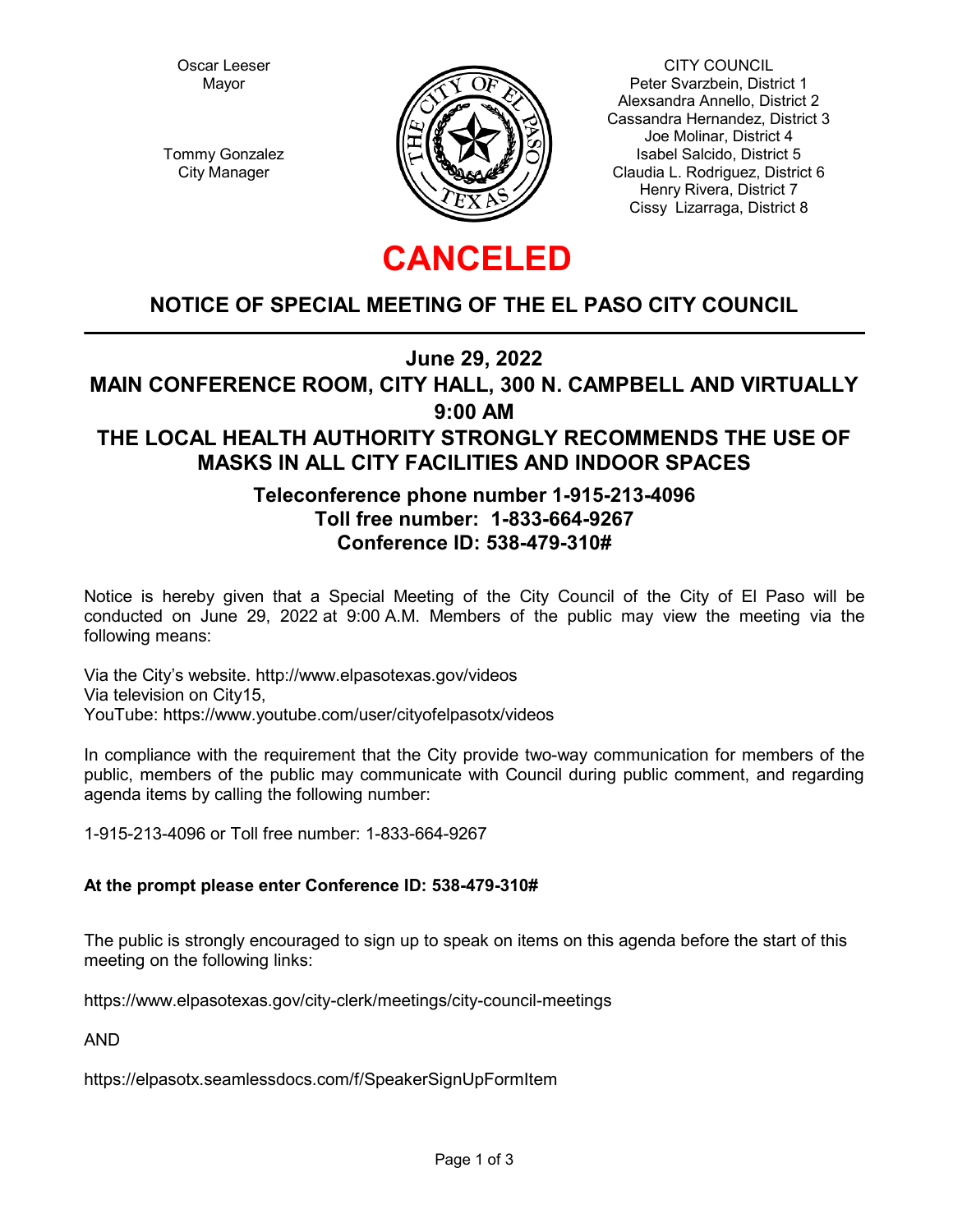**The following member of City Council will be present via video conference:**

**Representative Cassandra Hernandez**

**A quorum of City Council must participate in the meeting.**

## **AGENDA**

- **1. · City Manager Overview**
	- **· Vibrant Regional Economy Tracey Jerome & Sam Rodriguez ·** Goal 1 - Economic Development
		- (Airport, Bridges, Economic Development, Destination El Paso)
			- **·** Goal 3 Visual Image (Planning & Inspections)
	- **· Safe and Beautiful Neighborhoods Mario D'Agostino & Ellen Smyth**
		- **·** Goal 2 Public Safety (Police, Fire and Municipal Court)
		- **·** Goal 7 Infrastructure (Capital Improvement, Sun Metro, Streets & Maintenance)
		- **·** Goal 8 Healthy Community (Environmental Services, Animal Services, Community Development, Public Health)
	- **· Exceptional Recreational, Cultural and Educational Opportunities Dionne Mack and Ben Fyffe**
		- **·** Goal 4 Quality of Life (Library, MCAD, Parks, Zoo)
	- **· High Performing Government Robert Cortinas and Araceli Guerra**
		- **·** Goal 5 Communication (Information Technology)
		- **·** Goal 6 Sound Governance (City Attorney, City Manager/Audit/OMB/PIO/Performance Office, Human Resources, City Council, City Clerk, Non- Departmental, Comptroller, Purchasing, Tax)

## **EXECUTIVE SESSION**

#### **The following member of City Council will be present via video conference:**

#### **Representative Cassandra Hernandez**

The City Council of the City of El Paso may retire into EXECUTIVE SESSION pursuant to Section 3.5A of the El Paso City Charter and the Texas Government Code, Chapter 551, Subchapter D, to discuss any of the following: (The items listed below are matters of the sort routinely discussed in Executive Session, but the City Council of the City of El Paso may move to Executive Session any of the items on this agenda, consistent with the terms of the Open Meetings Act and the Rules of City Council.) The City Council will return to open session to take any final action and may also, at any time during the meeting, bring forward any of the following items for public discussion, as appropriate.

Section 551.071 CONSULTATION WITH ATTORNEY Section 551.072 DELIBERATION REGARDING REAL PROPERTY **[22-836](http://elpasotexas.legistar.com/gateway.aspx?m=l&id=/matter.aspx?key=7298)**